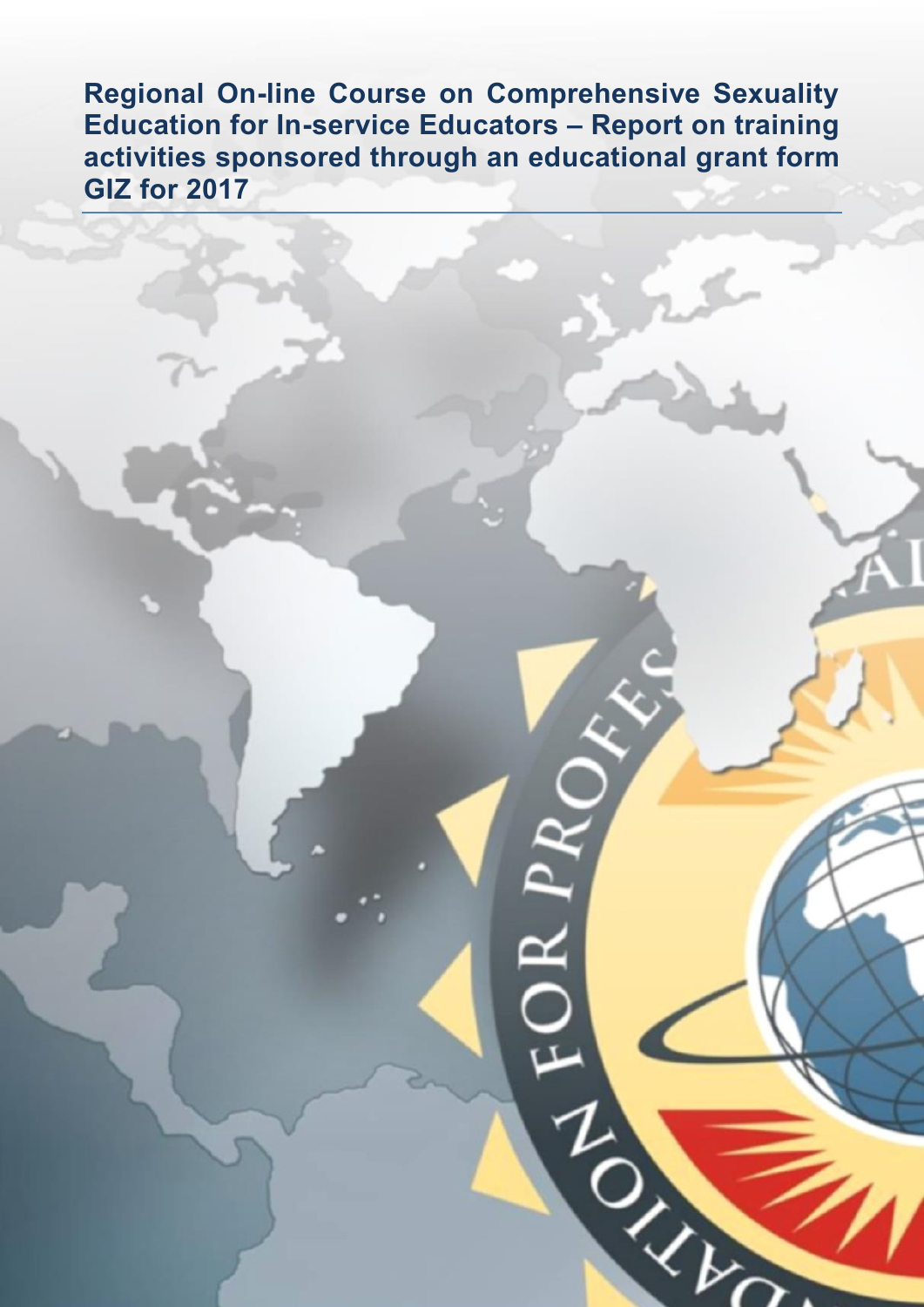# **Contents**

| 5. |                                                          |                                                    |                                                                                                                                                                                                                                                                                                |  |  |
|----|----------------------------------------------------------|----------------------------------------------------|------------------------------------------------------------------------------------------------------------------------------------------------------------------------------------------------------------------------------------------------------------------------------------------------|--|--|
|    | 2.<br>2.1.<br>2.2.<br>2.3.<br>2.4.<br>2.5.<br>2.6.<br>3. | 2.3.1<br>2.3.2<br>2.3.3<br>2.3.4<br>2.3.5<br>2.3.6 | Enrollment of Educators over Primary and Secondary School per Country<br>Enrollment of Educators per Gender per Country and Knowledge Increase  8<br>Average Knowledge Increase per Level of Education per Country  10<br>Delegates' Response to whether the Course Empowered them to Teach 11 |  |  |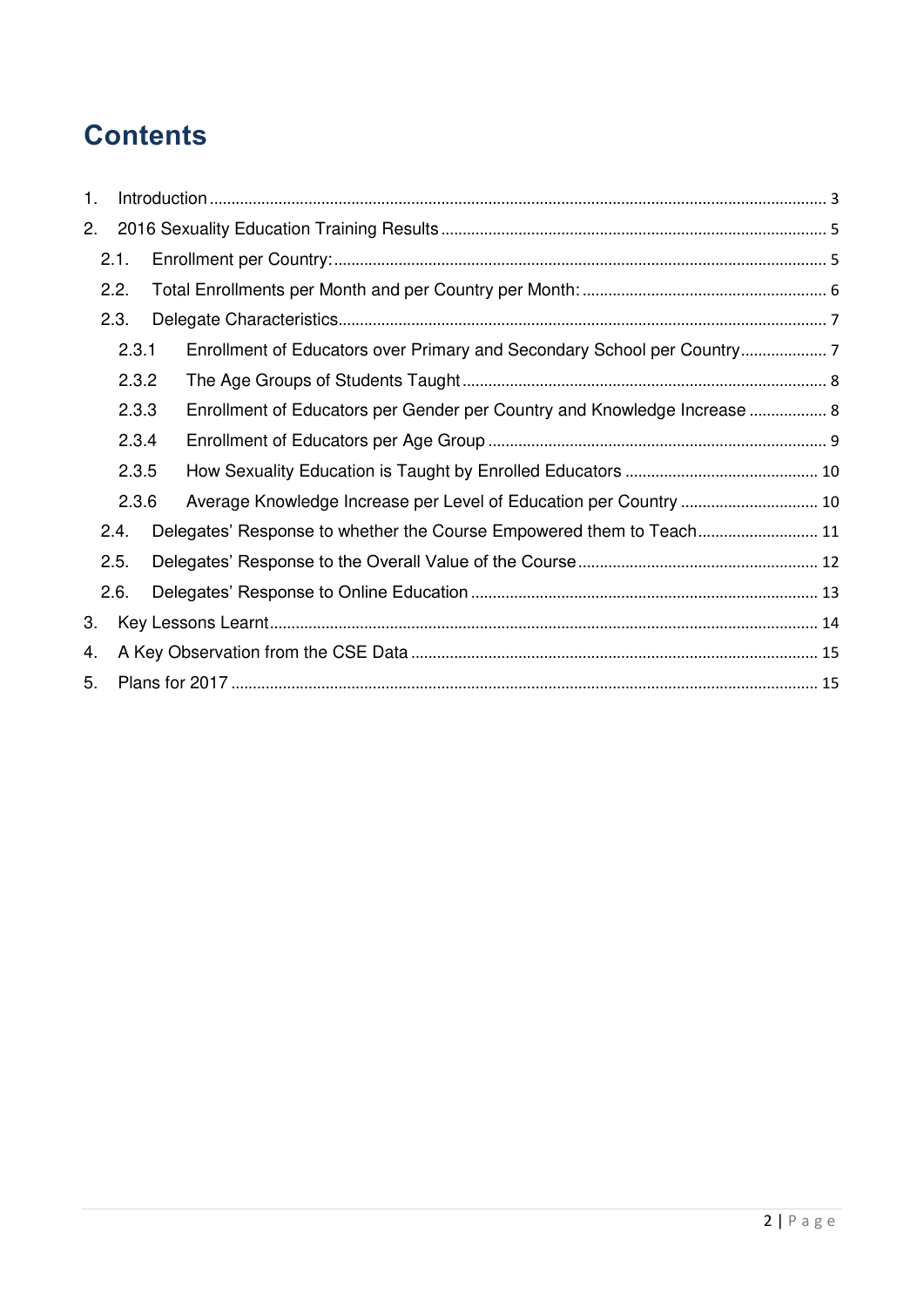# <span id="page-2-0"></span>**1. Introduction**

UNESCO, UNFPA, Johns Hopkins University/HC3 contracted the Foundation for Professional Development (FPD) to design an online in-service Educator training course on Comprehensive Sexuality Education (CSE) for the Eastern and Southern Africa (ESA) Region. This initiative falls within the context of the ESA Commitment, and initiative affirmed in December 2013 by the Ministers of Education and Health from 21 ESA countries. The ESA Commitment aims to improve and scale up young people's access to sexual and reproductive health services through quality and age appropriate sexuality education; HIV prevention and youth friendly SRH services. The ESA Commitment set several targets including the following short term targets:

- A good quality CSE curriculum framework is in place and being implemented in each of the 20 countries;
- Pre-and in-service SRH and CSE training for Educators, health and social workers are in place and being implemented in all 20 countries;
- By the end of 2015, decrease by 50% the number of adolescents and young people who do not have access to youth-friendly SRH services including HIV that are equitable, accessible, acceptable, appropriate and effective.

The ESA Commitment recognizes that effective HIV and sexuality education requires highly skilled and motivated staff. The International Technical Guidance on Sexuality Education argues that Educators need appropriate training, skills in the use of participatory methods, and ongoing support. However, far too often, Educators are not sufficiently well equipped to address sexuality issues, and therefore, often find it challenging to talk to learner about their sexuality. In an environment where many topics related to sexuality can be culturally and religiously sensitive there are a range of challenges related to the preparation and capacity development of Educators to implement sexuality education. For many countries in the ESA region the capacity and performance levels of Educators regarding the delivery of comprehensive sexuality curricula remains a significant implementation challenge.

By better preparing Educators with the appropriate training, materials and the mandate to teach HIV and health topics, the education sector can seize the opportunity presented by Educators' existing knowledge levels and close the knowledge gap faced by students. These steps are necessary for schools to fulfill their responsibility to provide young people with the knowledge and skills necessary to protect themselves make informed choices and realize their full potential. Extensive evidence<sup>1</sup> shows that comprehensive sexuality education programmes consistently increase student knowledge about HIV and other health issues.

### **The Online Course on CSE**

-

FPD was contracted by HC3, in collaboration with UNESCO and UNFPA to conduct following tasks develop an in-service training course on comprehensive sexuality education that draws on the International Technical Guidance on Sexuality Education (ITGSE) Doug Kirby's manual on Reducing Sexual Risk Behaviour among Young People, its All One Curriculum, and other resources available

<sup>1</sup> UNESCO International Technical Guidance on Sexuality Education, 2010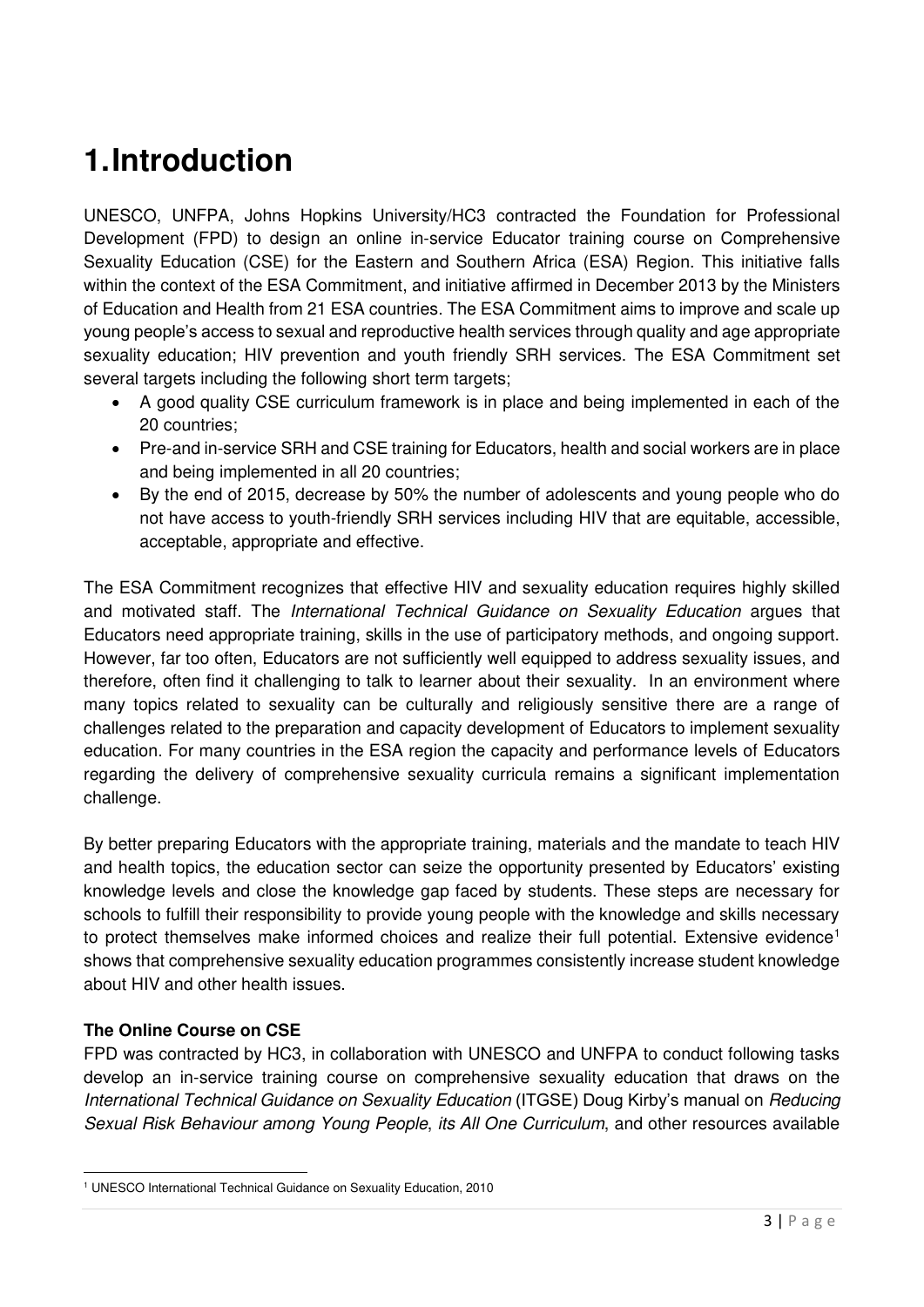in the region. They were tasked to develop course content that would be available 100% online and prepare the appropriate support materials for those taking the course;

### **The online course has the following aims;**

- 1. Increasing the number of Educators in the Eastern and Southern Africa Region who are qualified to teach sexuality education;
- 2. Strengthening the capacity of Ministries of Education to provide education and training for Educators to teach sexuality and HIV education lessons in the classrooms;
- 3. Improving the quality of school-based sexuality and HIV education programs evidence informed and effective to reduce risky behaviours amongst school-going youth; and
- 4. Improving learner knowledge and health-seeking behaviours for sexual and reproductive health and rights achievement and related life skills.

To strengthen regional ownership, the Regional Economic Communities were invited to partner in the course delivery. They play a key role in coordinating the course which is delivered through the Ministries of Education across the ESA region. Registration costs of the first 1000 Educators have been sponsored by the UN partners through a partnership with national governments who play a key role in selection and support supervision of the participants. The delivery of the online course started in September 2015. Educators are selected through the Educator education departments in the Ministries of education, and country Course Coordinators were nominated to supervise and support the delivery of the course at country level.

## **Training of Country Course Coordinators during 2015**

In June (1-5) 2015, UNESCO, UNFPA and FPD conducted a 5 - day training workshop for 15 course coordinators that aimed at building their knowledge and skills to support the country efforts towards the delivery of an effective life skills-based sexuality education using ICTs. Action plans were developed that resulted into the actual implementation of the online course, first, in nine countries in the ESA region.

### **Selection of Course Participants**

Through the RECS and Ministries of Education Educators were selected to undertake the course. UNESCO and UNFPA are co-funding to meet course fees at 35 USD per participant.

### **Course Translation**

UNESCO and UNFPA have contracted FPD to translate the course in three other languages that is French, Portuguese and Swahili. The training utilizing these translated courses commenced in 2016.

### **The Course Structure and Delivery**

The learning environment for this course has been created through a combination of strategies for collaborative sessions with online course instructors, self-paced learning and self-directed that empowers learners to take ownership of their learning while at the workplace. The online program consists of three main learning components, namely the face to face component, the distance learning, and the mentorship and support supervision component. Technical guidance towards the implementation of the course has been developed and provided to countries to support the process. All countries begin with a face to face session after which they choose to undertake the distance learning component **(Option A)** or continue with a fully residential workshop **(Option B)** especially in areas where there are gross internet connectivity access challenges for Educators. The course duration is about 40 hours depending on the pace of the participant which is an equivalent of 4 -5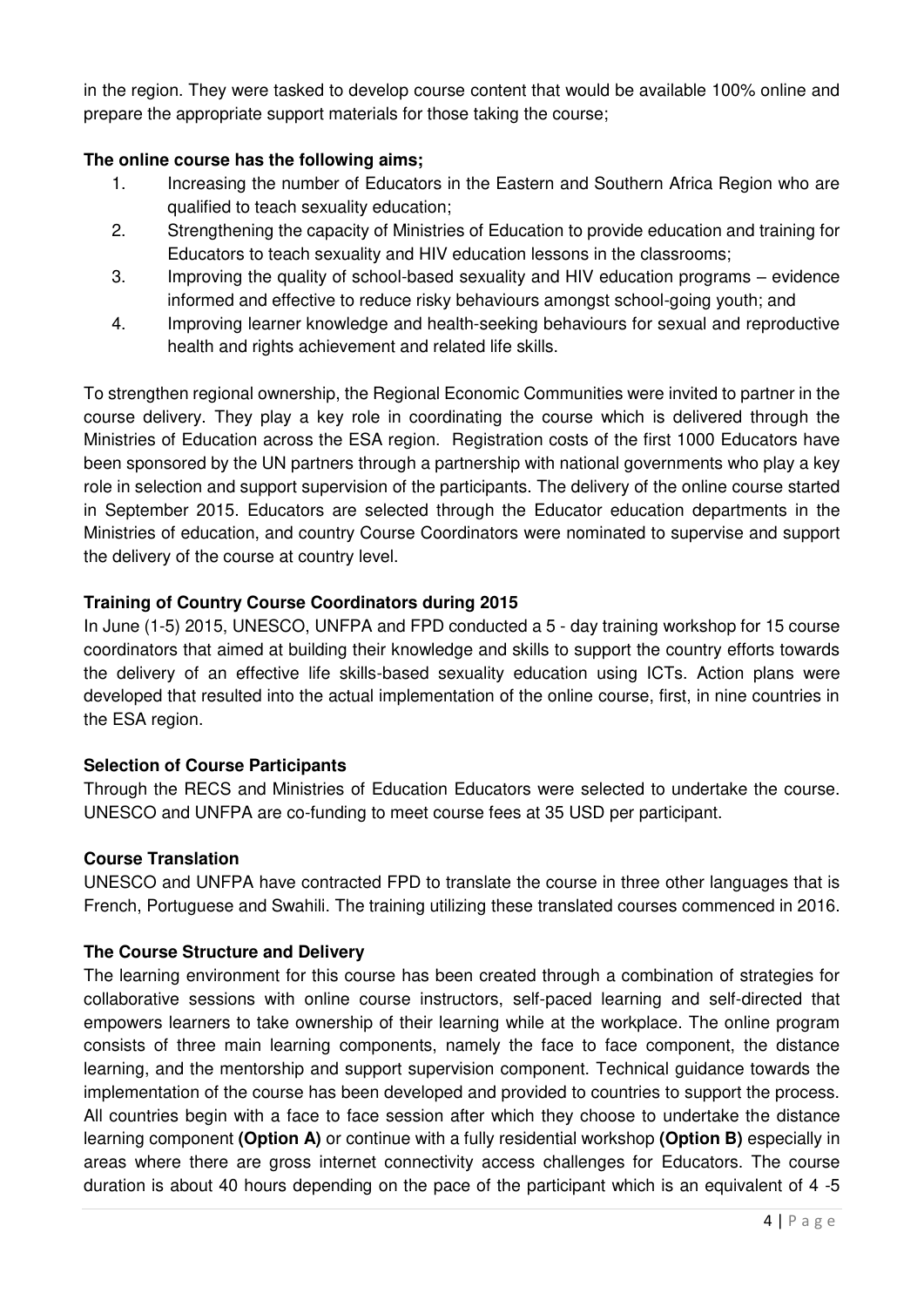days. Participants are however not being allowed to undertake the course for more 3 months from the time they have been enrolled on the course.

# <span id="page-4-0"></span>**2. 2017 Sexuality Education Training Results as at 6 December 2017**

#### **Building on the Success**

A total number of **1,244** out of a possible 1273 Educators enrolled in the CSE Course during 2017, with a completion rate of **98.80%.** As at the date of this report (6 December 2017), 15 educators were still in process of completing their last modules. "TBC" is used in the reported data where an educator had not yet completed the required information for reporting purposes. These 15 Educators that had not completed the course as part of a cohort that started training during November 2017. A final reconciliation will be done on the  $31<sup>st</sup>$  December 2017 to have a final number of Educators who have completed the programme in 2017.

The reporting date for this report was established based on a "hard cut-off" that needed to be established due to movement in data between the GIZ and UNFPA/UNESCO programmes.



## <span id="page-4-1"></span>**2.1. Enrollment per Country:**

## **Analysis of enrollments per country:**

The top three countries for enrollments were:

South Africa: 412

Zambia: 406

Namibia: 319

The enrolments from Germany, Cameroon, Spain and the Netherlands should be excluded from the analysis, as these represent enrollments from test users. The only mode of delivery for 2017 was the 4 days' residential workshop, which represented "Option B".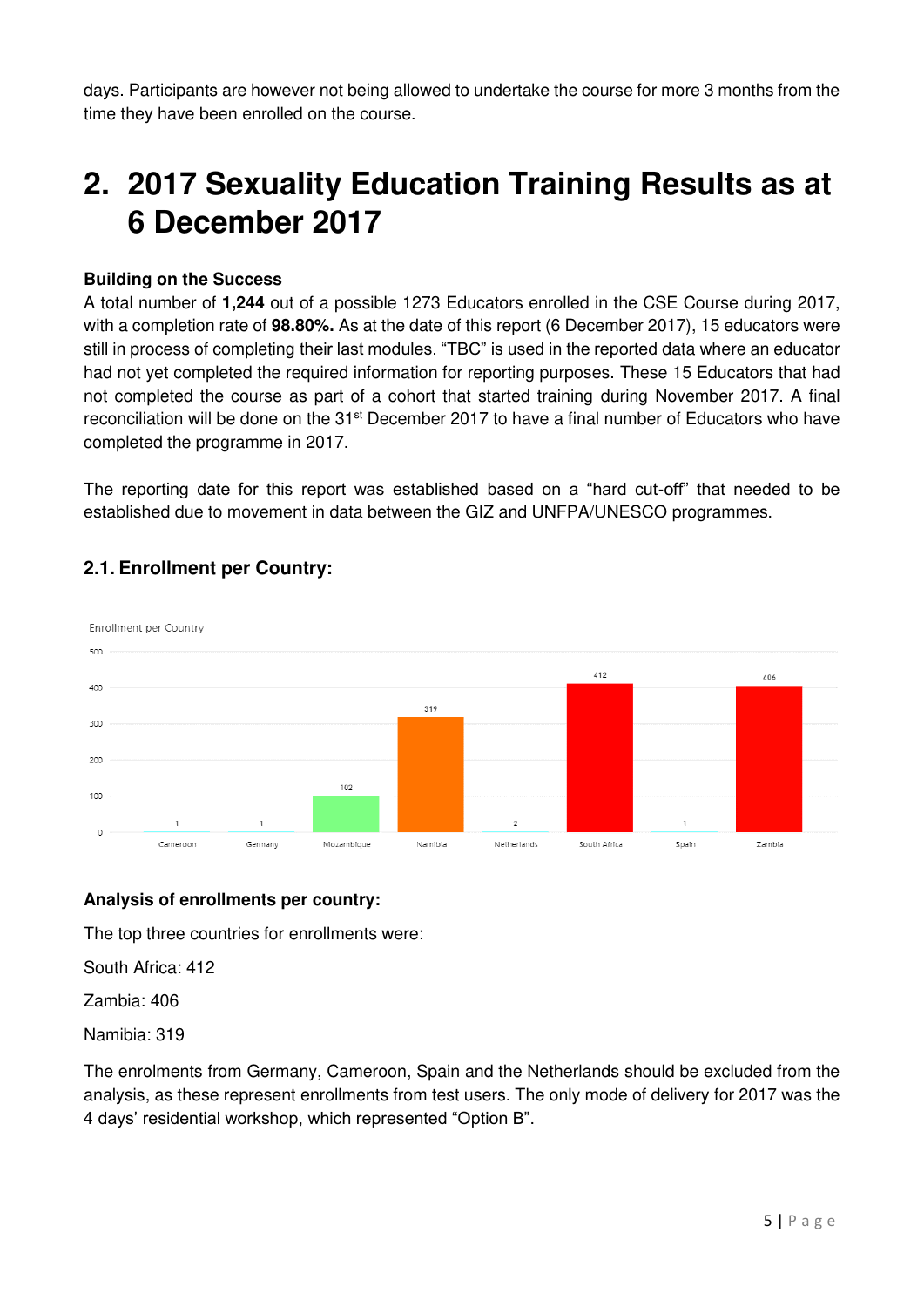### Heat Map of training over Southern and Eastern Africa including Enrollment Numbers per Month:



Total Country Enrollment Percentage - Heatmap

#### Heat Map Interpretation:

Heat Maps work on a color coding system. The lowest value (anything more than 0) starts with light blue and changes to green, yellow, orange and red as the number of enrollments increase. Colorcoding per country is relative to the total number of enrollments.

## <span id="page-5-0"></span>**2.2. Total Enrollments per Month and per Country per Month:**



### Conclusion:

The highest number of delegates trained during a single month was 402 delegates (August 2017). This amounts to 12.96 delegates that were trained per day (Monday to Sunday) during the busiest month of 2017.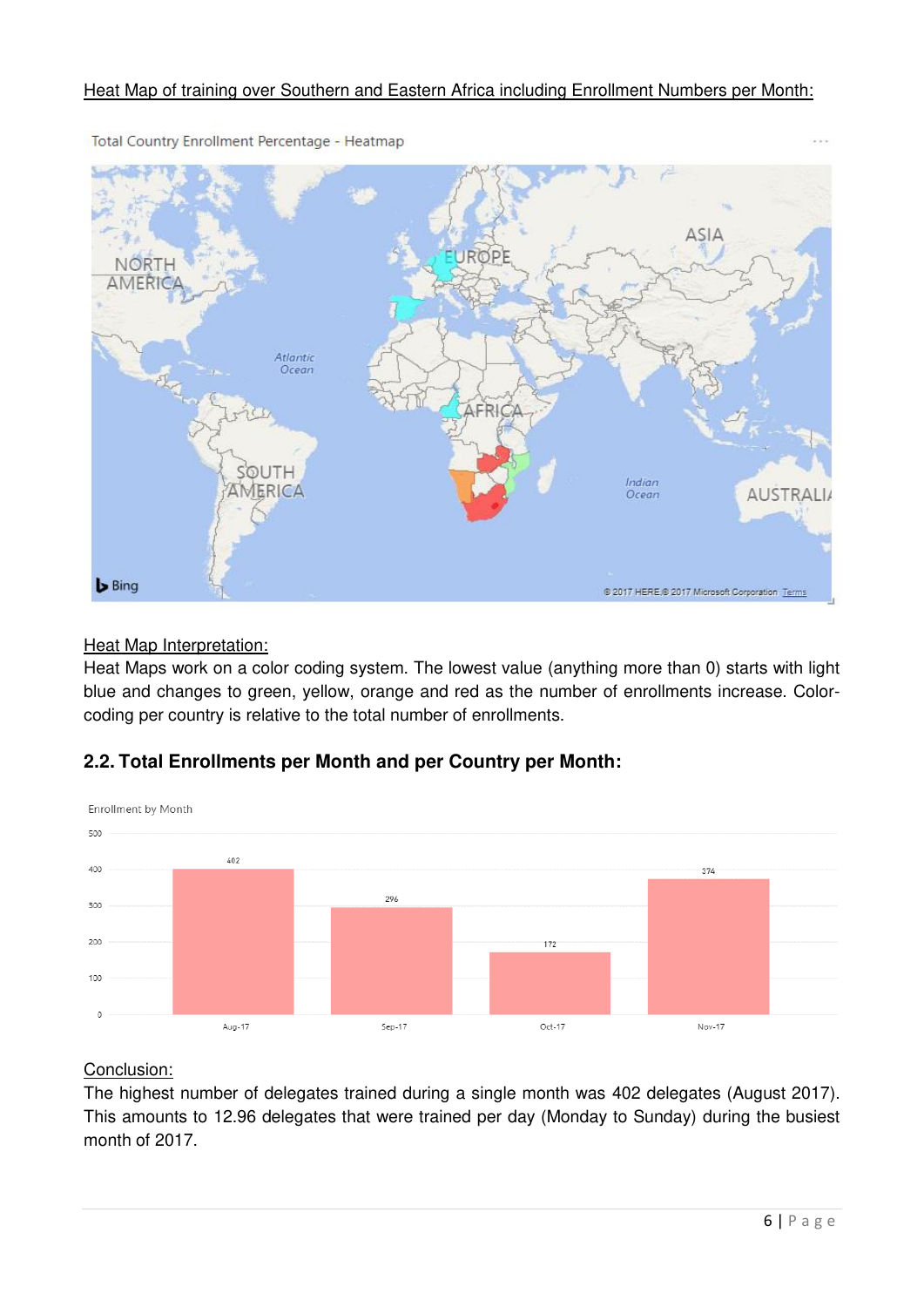The GIZ team has reached the highest enrolments for a single month across all program teams for the 2017 period.



#### Conclusion:

Training during 2017 was conducted over several months.

## <span id="page-6-0"></span>**2.3. Delegate Characteristics**

### <span id="page-6-1"></span>2.3.1 Enrollment of Educators over Primary and Secondary School per Country



|                    | <b>Number of Enrollments</b> | <b>AVG Knowledge Increase</b> |
|--------------------|------------------------------|-------------------------------|
| Primary            | 569                          | 8.49%                         |
| Secondary          | 660                          | 6.97%                         |
| <b>ITBC</b>        | 15                           | 3.11%                         |
| <b>Grand Total</b> | 1244                         | 7.62%                         |

#### Results from the Sexuality Education Course:

Most enrollments were from Secondary Schools (660) vs Primary Schools (569). The average knowledge increase is assessed in multiple ways throughout this report but it is important to note that the difference in average knowledge increase between educators teaching at primary and Secondary School level is only **1.52%.** This may be indicative of educators already teaching CSE at Primary School level. Only Namibia had higher enrolments from primary schools than form secondary. For all other countries Secondary School enrolments were higher than for Primary.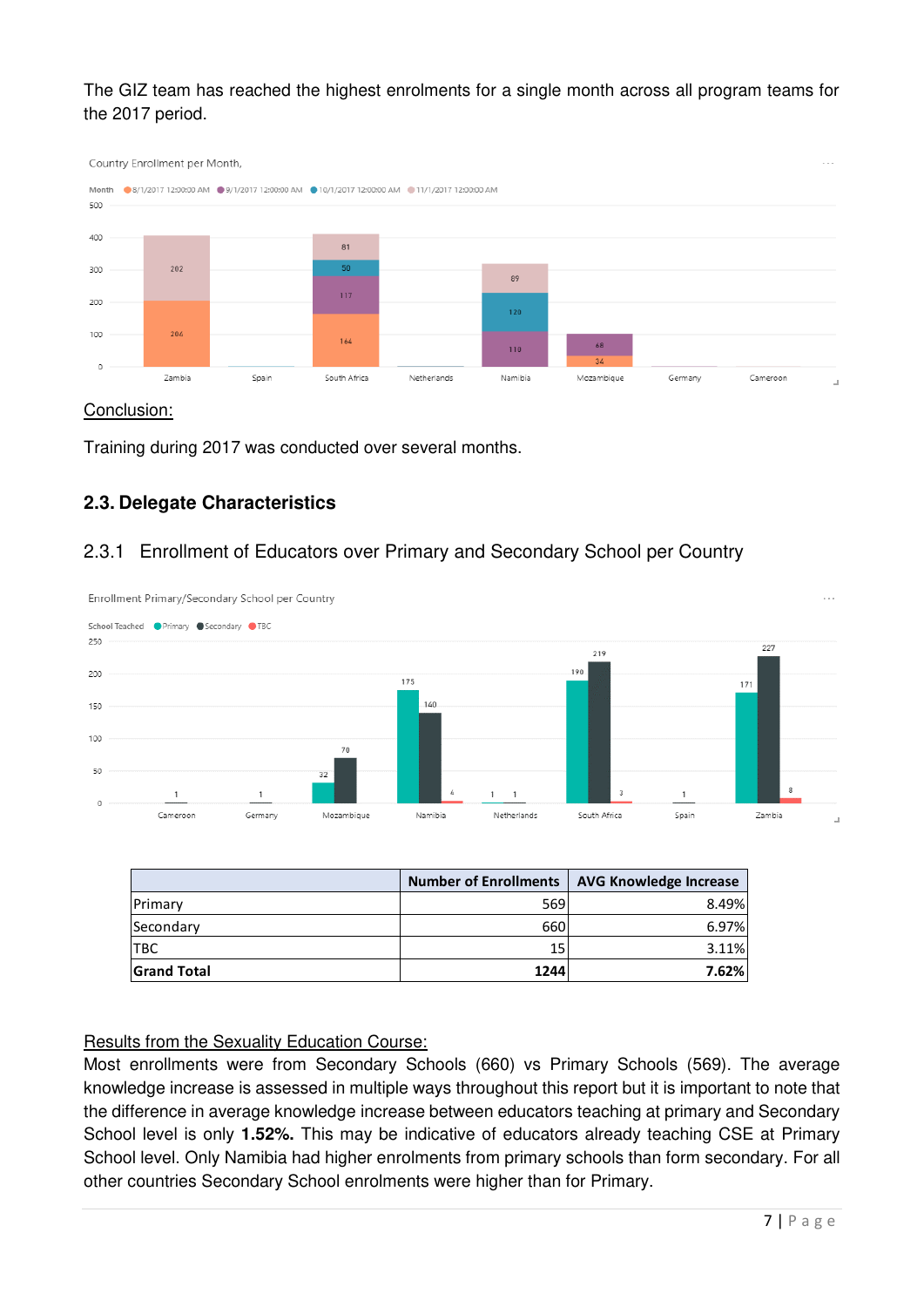# <span id="page-7-0"></span>2.3.2 The Age Groups of Students Taught



Below is an assessment of the extrapolated number of learners reached by the 1,244 educators trained during 2017. The values in the first column represent the number of students taught by the respective educator.

| <b>Number of Leaners in CSE Class</b><br>$\mathbf{v}$ | Nr of Educators that<br>selected the option $\blacktriangledown$ | <b>AVG</b><br>$\overline{\phantom{a}}$ | <b>Extrapolated</b><br>$\overline{\mathbf{v}}$ |
|-------------------------------------------------------|------------------------------------------------------------------|----------------------------------------|------------------------------------------------|
| < 30                                                  | 154.00                                                           | 15.00                                  | 2 3 1 0 . 0 0                                  |
| 31 to 40                                              | 412.00                                                           | 35.00                                  | 5 390.00                                       |
| 41 to 50                                              | 271.00                                                           | 45.00                                  | 6 930.00                                       |
| 51 to 60                                              | 168.00                                                           | 55.00                                  | 8 470.00                                       |
| 61 to 70                                              | 102.00                                                           | 65.00                                  | 10 010.00                                      |
| 71 to 80                                              | 46.00                                                            | 75.00                                  | 11 550.00                                      |
| 81 to 90                                              | 21.00                                                            | 85.00                                  | 13 090.00                                      |
| 91 to 100                                             | 27.00                                                            | 95.00                                  | 14 630.00                                      |
| 101 to 110                                            | 28.00                                                            | 105.00                                 | 16 170.00                                      |
| <b>TBC</b>                                            | 15.00                                                            | ۰                                      |                                                |
| <b>Grand Total</b>                                    | 1 244.00                                                         |                                        | 88 550.00                                      |

Working on the average number of students taught per educator (per the selected bracket) we can extrapolate that 88,550 learners would have been supported during 2017 by the up-skilled educators. This is a ratio of 1 educator to 71.18 learners.

## <span id="page-7-1"></span>2.3.3 Enrollment of Educators per Gender per Country and Knowledge Increase

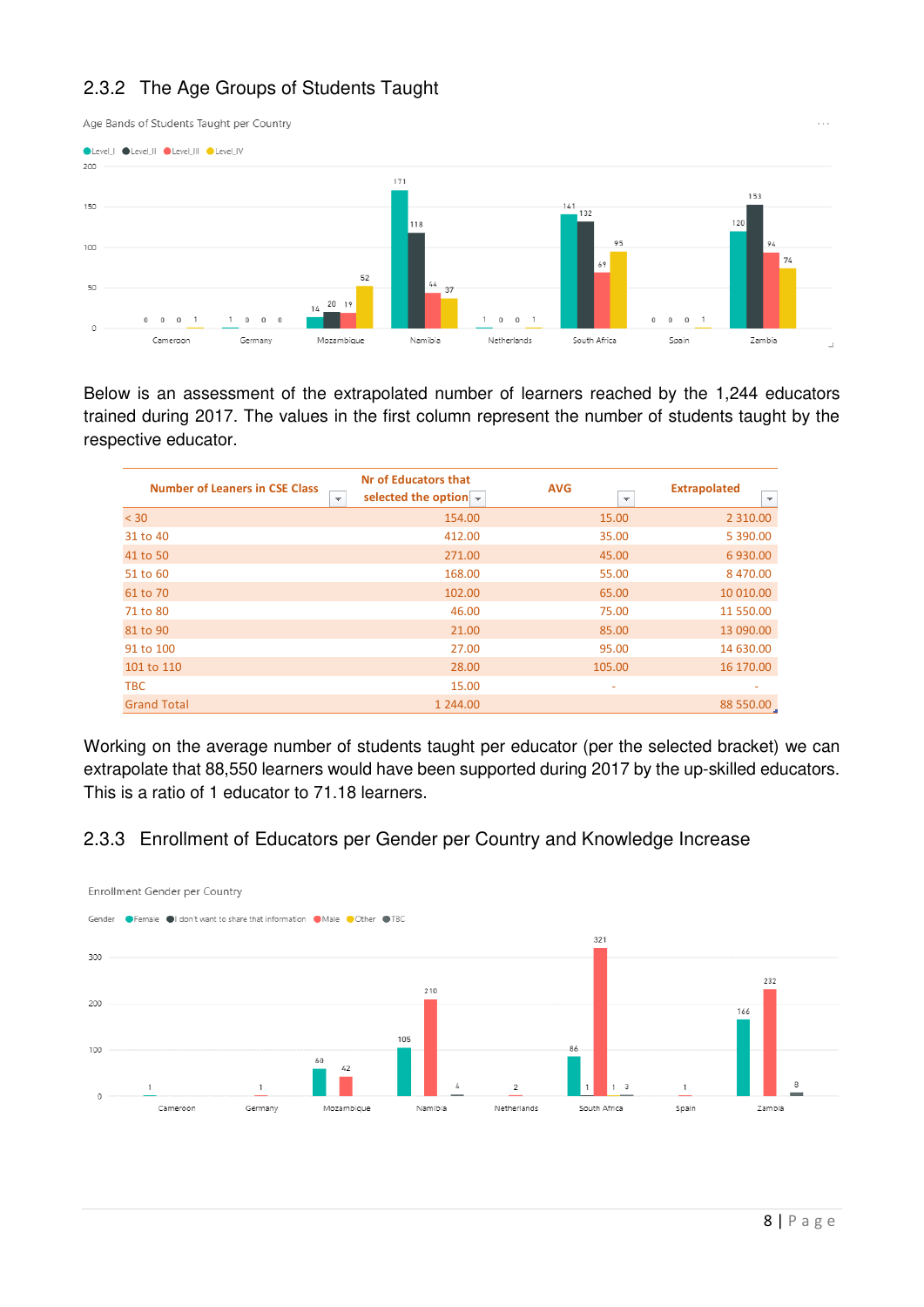33.60% of total Educators trained were female and 65.03% male. 1 delegate did not want to share their gender. Intakes from Namibia, Zambia and South Africa focused on the enrolment of male educators during 2017. Mozambique had the highest female intake ratio.

|                                         | <b>Number of Enrollments</b> | % of Enrollments | <b>AVG Knowledge Increase</b> |
|-----------------------------------------|------------------------------|------------------|-------------------------------|
| Female                                  | 418                          | 33.60%           | 8.03%                         |
| Male                                    | 809                          | 65.03%           | 7.41%                         |
| Other                                   |                              | 0.08%            | 26.67%                        |
| If don't want to share that information |                              | 0.08%            | 60.00%                        |
| <b>TBC</b>                              | 15                           | 1.21%            | 3.11%                         |
| <b>Grand Total</b>                      | 1244                         | 100.00%          | 7.62%                         |

Female educators had the highest knowledge increase across the program. A lower knowledge increase from male participants could be indicative of the fact that male educators receive more learning opportunities. It should still be noted that an average knowledge increase of 7.62% was noted, which is significant when taking into consideration that the enrolled educators already teach CSE to learners.

## <span id="page-8-0"></span>2.3.4 Enrollment of Educators per Age Group



### **Enrollments per Gender and Age Bracket per Country**

| <b>Row Labels</b>                      | $\triangledown$ 20 to 25 years |         | 26 to 30 years 31 to 35 years 36 to 40 years 41 to 45 years 46 to 50 years 51 to 55 years 56 to 60 years 61 to 65 years 65 to 70 years TBC Grand Total |     |     |     |                |                |                |              |      |                |
|----------------------------------------|--------------------------------|---------|--------------------------------------------------------------------------------------------------------------------------------------------------------|-----|-----|-----|----------------|----------------|----------------|--------------|------|----------------|
| <b>E</b> Cameroon                      |                                |         |                                                                                                                                                        | 1   |     |     |                |                |                |              |      |                |
| Female                                 |                                |         |                                                                                                                                                        |     |     |     |                |                |                |              |      |                |
| Germany                                |                                |         |                                                                                                                                                        |     |     |     |                |                |                |              |      |                |
|                                        |                                |         |                                                                                                                                                        |     |     |     |                |                |                |              |      |                |
| Male                                   |                                |         |                                                                                                                                                        |     |     |     |                |                |                |              |      |                |
| <b>E</b> Mozambique                    |                                | 10<br>1 | 30                                                                                                                                                     | 21  | 11  | 19  | 10             |                |                |              |      | 102            |
| Female                                 |                                | 5       | 17                                                                                                                                                     | 15  | 5   | 12  | 5              |                |                |              |      | 60             |
| Male                                   |                                | 5       | 13                                                                                                                                                     | 6   | 6   |     | 5              |                |                |              |      | 42             |
| <b>E</b> Namibia                       | 31                             | 32      | 57                                                                                                                                                     | 63  | 43  | 43  | 30             | 14             | 2              |              | 4    | 319            |
| Female                                 |                                | 12<br>6 | 18                                                                                                                                                     | 17  | 17  | 18  | $\overline{9}$ | ÷,             | $\mathbf{1}$   |              |      | 105            |
| Male                                   | 25                             | 20      | 39                                                                                                                                                     | 46  | 26  | 25  | 21             | 7              |                |              |      | 210            |
| <b>TBC</b>                             |                                |         |                                                                                                                                                        |     |     |     |                |                |                |              |      | 4              |
| <b>E</b> Netherlands                   |                                |         |                                                                                                                                                        |     |     |     | 1              |                |                | 1            |      | 2              |
| Male                                   |                                |         |                                                                                                                                                        |     |     |     | -1             |                |                |              |      | $\overline{2}$ |
| South Africa                           | 14                             | 33      | 28                                                                                                                                                     | 33  | 71  | 118 | 81             | 24             | 5              | $\mathbf{2}$ | 3    | 412            |
| Female                                 |                                | з<br>10 | 12                                                                                                                                                     | 6   | 9   | 21  | 21             | $\overline{2}$ | 1              | $\mathbf{1}$ |      | 86             |
| Male                                   | 11                             | 23      | 16                                                                                                                                                     | 26  | 62  | 97  | 59             | 22             | 4              | 1            |      | 321            |
| Other                                  |                                |         |                                                                                                                                                        |     |     |     | 1              |                |                |              |      |                |
| I don't want to share that information |                                |         |                                                                                                                                                        | 1   |     |     |                |                |                |              |      |                |
| <b>TBC</b>                             |                                |         |                                                                                                                                                        |     |     |     |                |                |                |              |      |                |
| <b>Spain</b>                           |                                |         |                                                                                                                                                        |     |     |     |                |                |                |              |      |                |
| Male                                   |                                |         |                                                                                                                                                        |     |     |     |                |                |                |              |      |                |
| <b>Ezambia</b>                         | 14                             | 56      | 124                                                                                                                                                    | 104 | 61  | 27  | 8              |                |                |              | 8    | 406            |
| Female                                 |                                | 29<br>4 | 49                                                                                                                                                     | 35  | 28  | 14  | 4              | 3              |                |              |      | 166            |
| Male                                   | 10                             | 27      | 75                                                                                                                                                     | 69  | 33  | 13  | 4              |                |                |              |      | 232            |
| <b>TBC</b>                             |                                |         |                                                                                                                                                        |     |     |     |                |                |                |              | 8    | 8              |
| <b>Grand Total</b>                     | 60                             | 131     | 239                                                                                                                                                    | 223 | 186 | 207 | 130            | 42             | $\overline{7}$ |              | 4 15 | 1244           |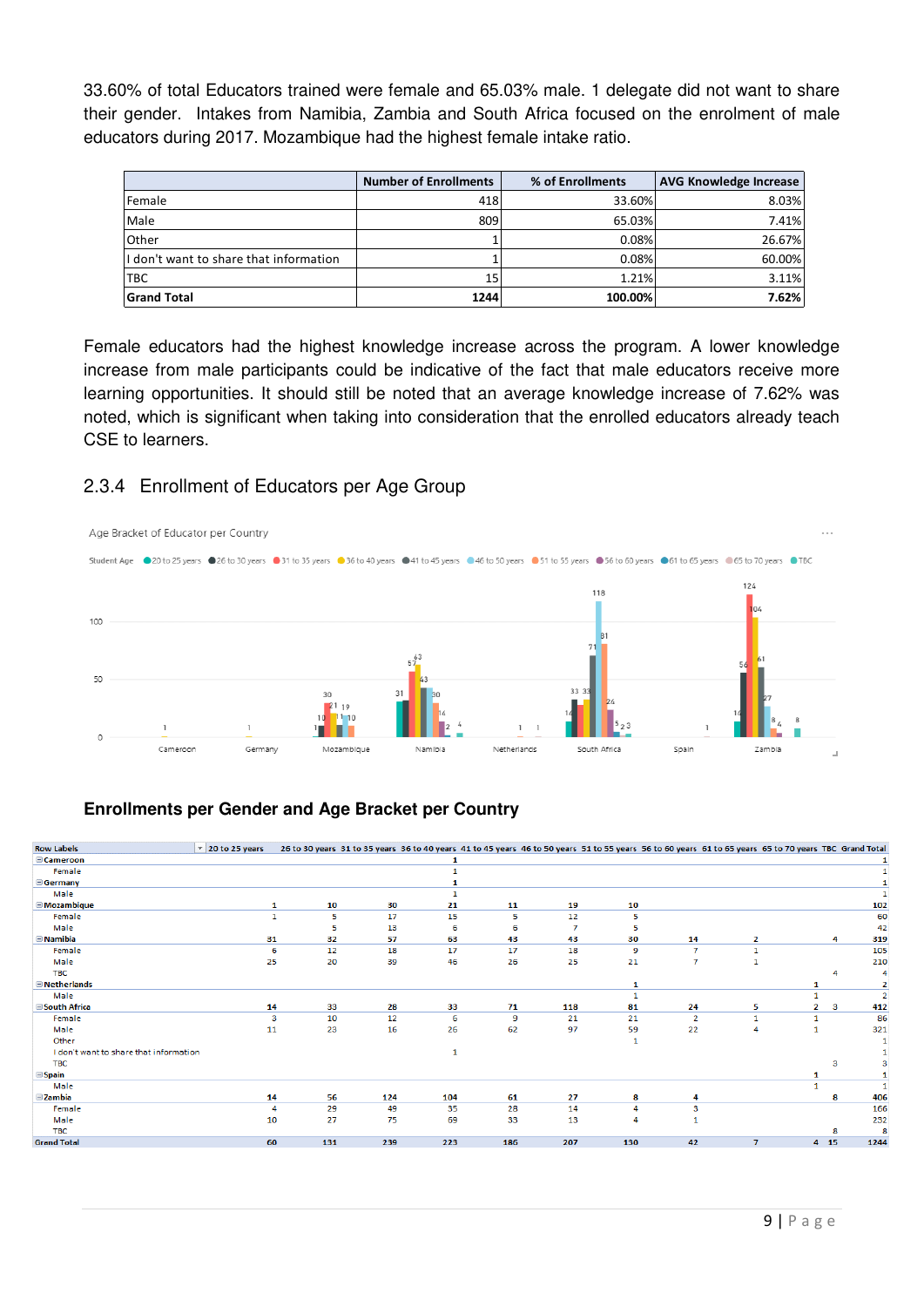Initial Expectations:

The initial expectation was that Sexuality Education may be taught by "younger" Educators in an attempt by Ministries of Education to assist Leaners to better relate to the individual providing them with guidance regarding their sexuality.

#### Conclusion:

52.5% of total Educators trained were under the age of 40 years and 47.5% over the age of 40, which indicates that Sexuality Education is not predominantly taught by younger educators. The age of educators does not seem to play a significant role in the allocation of sexuality education to their teaching portfolios.

## <span id="page-9-0"></span>2.3.5 How Sexuality Education is taught by Enrolled Educators



#### Results from the Sexuality Education Course:

In all cases sexuality education is predominantly taught as an integrated subject.

## <span id="page-9-1"></span>2.3.6 Average Knowledge Increase per Level of Education per Country



Average Knowledge Increase per Level of Education per Country (Derived from Pre and Post Test)

Only the delegates who are still not complete the course registered an initial knowledge decrease. This is expected to change as soon as the course is complete.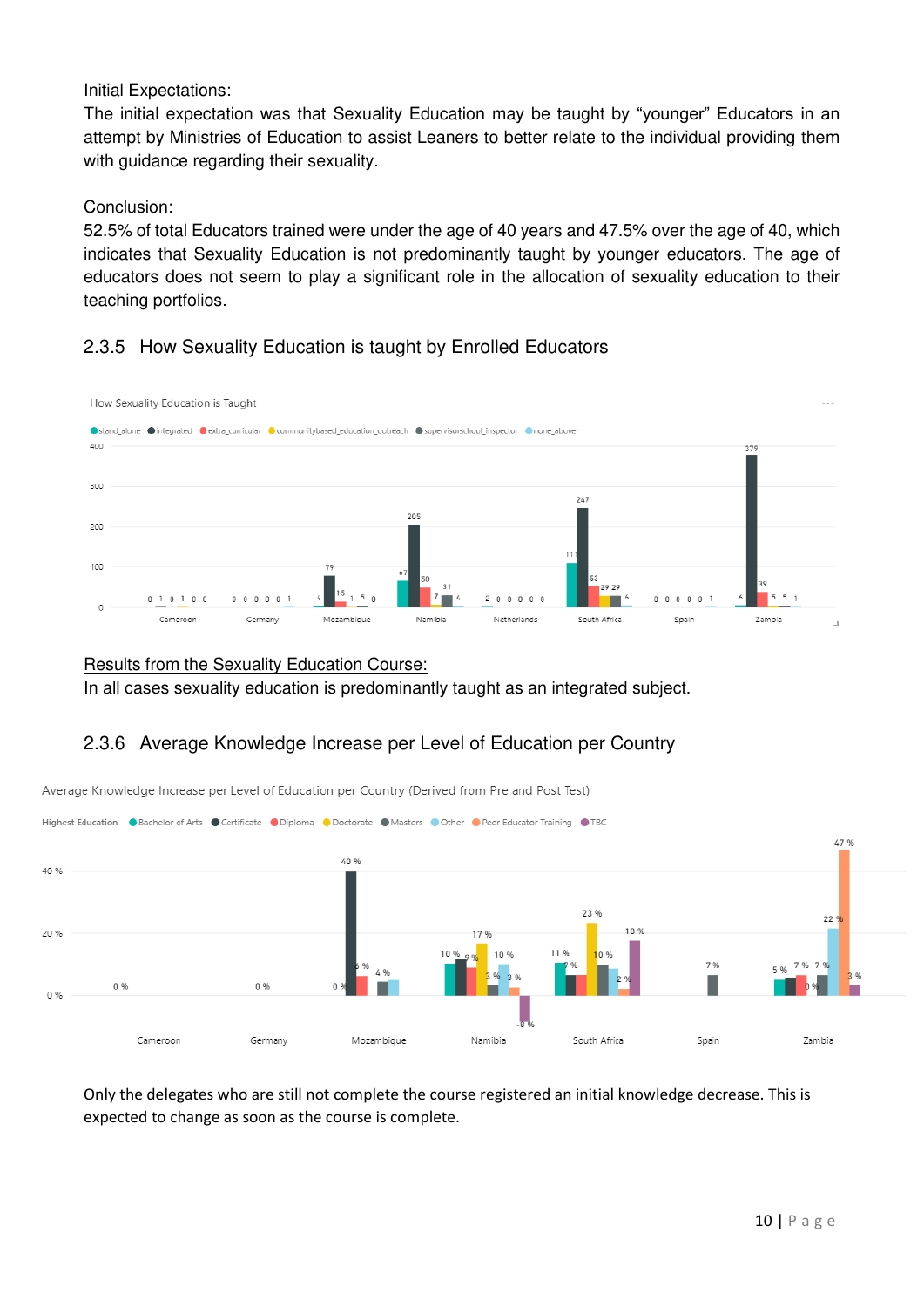Enrollment per Level of Qualification per Country



## Total Enrollment per Level of Education for the Project with Corresponding Knowledge Increase:

|                         | <b>Number of Enrollments</b> | <b>AVG Knowledge Increase</b> |  |  |
|-------------------------|------------------------------|-------------------------------|--|--|
| <b>Bachelor of Arts</b> | 288                          | 8.10%                         |  |  |
| Certificate             | 84                           | 7.22%                         |  |  |
| Diploma                 | 578                          | 7.23%                         |  |  |
| Doctorate               | 9                            | 11.43%                        |  |  |
| <b>Masters</b>          | 34                           | 6.02%                         |  |  |
| Other                   | 227                          | 8.57%                         |  |  |
| Peer Educator Training  | 9                            | 7.41%                         |  |  |
| <b>TBC</b>              | 15                           | 3.11%                         |  |  |
| <b>Grand Total</b>      | 1244                         | 7.62%                         |  |  |

Results from the Sexuality Education Course:

The average knowledge increase across all educators and all levels of education amounted to 7.62%. Educators that hold a Doctorate level qualification in CSE has the highest level increase of over 11%.

## <span id="page-10-0"></span>**2.4. Delegates' Response to whether the Course empowered them to Teach**

Overall value of this course in supporting you to teach Sexuality Educati...

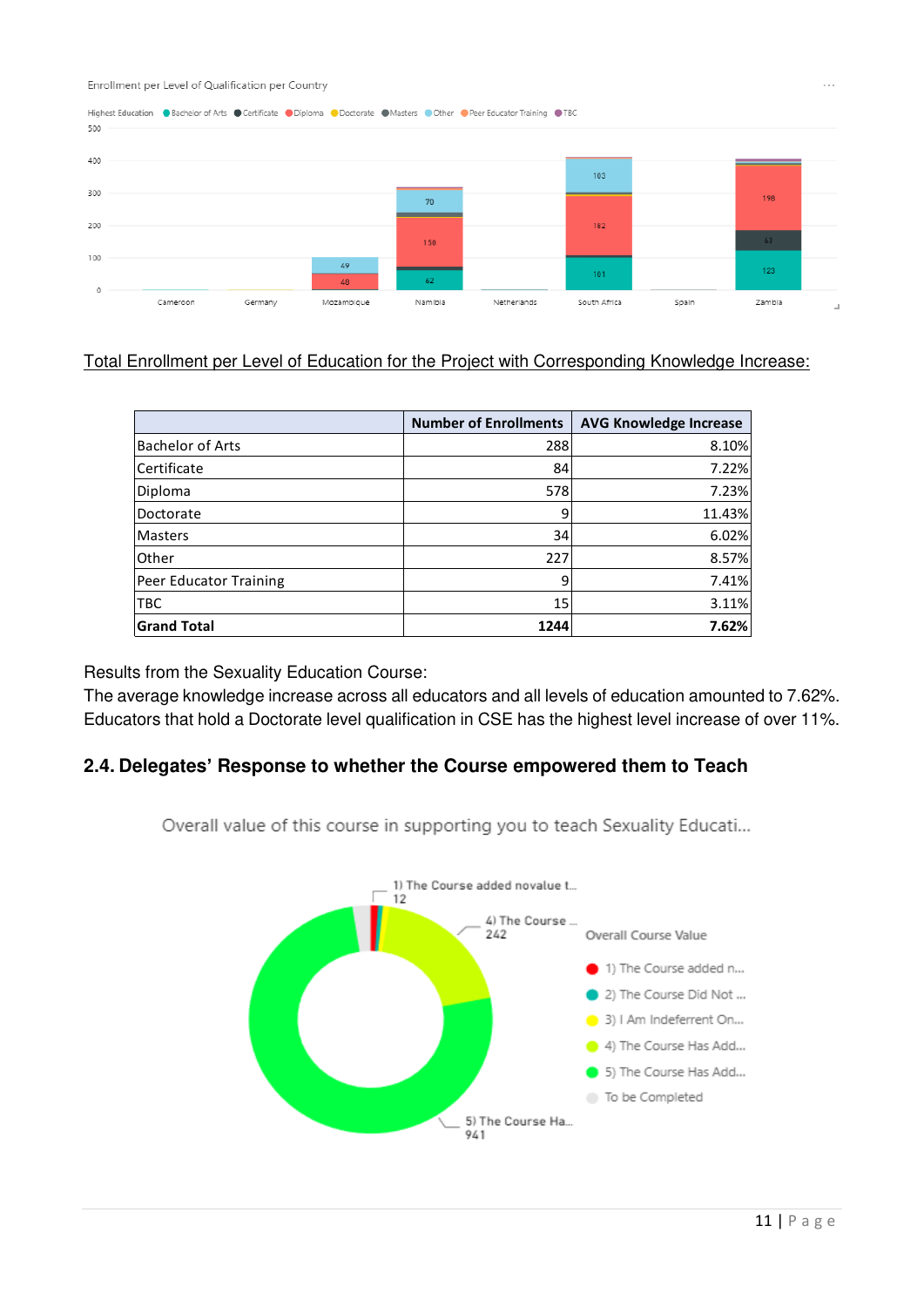## Results from the Sexuality Education Course:

Of completed post course evaluations, 75.64% of Educators rated the sexuality education 5 out of 5 by stating that "the course has added great value in their ability to teach sexuality education". 19.45% of Educators rated the Sexuality Education 4 out of 5 by stating that "the course has added value in their ability to teach sexuality education". **95.10%** of delegates provided a quality score of more than **80%**.

12 delegates (0.96%) rated the course as having added no value to their abilities in being able to teach sexuality education.

## <span id="page-11-0"></span>**2.5. Delegates' Response to the Overall Value of the Course**



### Results from the Sexuality Education Course:

Of completed post course evaluations 70.82% of Educators rated the Sexuality Education 5 out of 5 by stating that "the course has completely met their expectations". 25.04% of Educators rated the Sexuality Education 4 out of 5 by stating that "the course has met their expectations".

Only 3 (0.24%) of all Educators felt that the course did not meet their expectations.

### Conclusion:

In total **96.22%** (94.85%, 2016) of all Educators that completed the Sexuality Education Course rated the course having hit the target on a quality scale of **80%+**. This is a clear distinction for the Sexuality Education Course.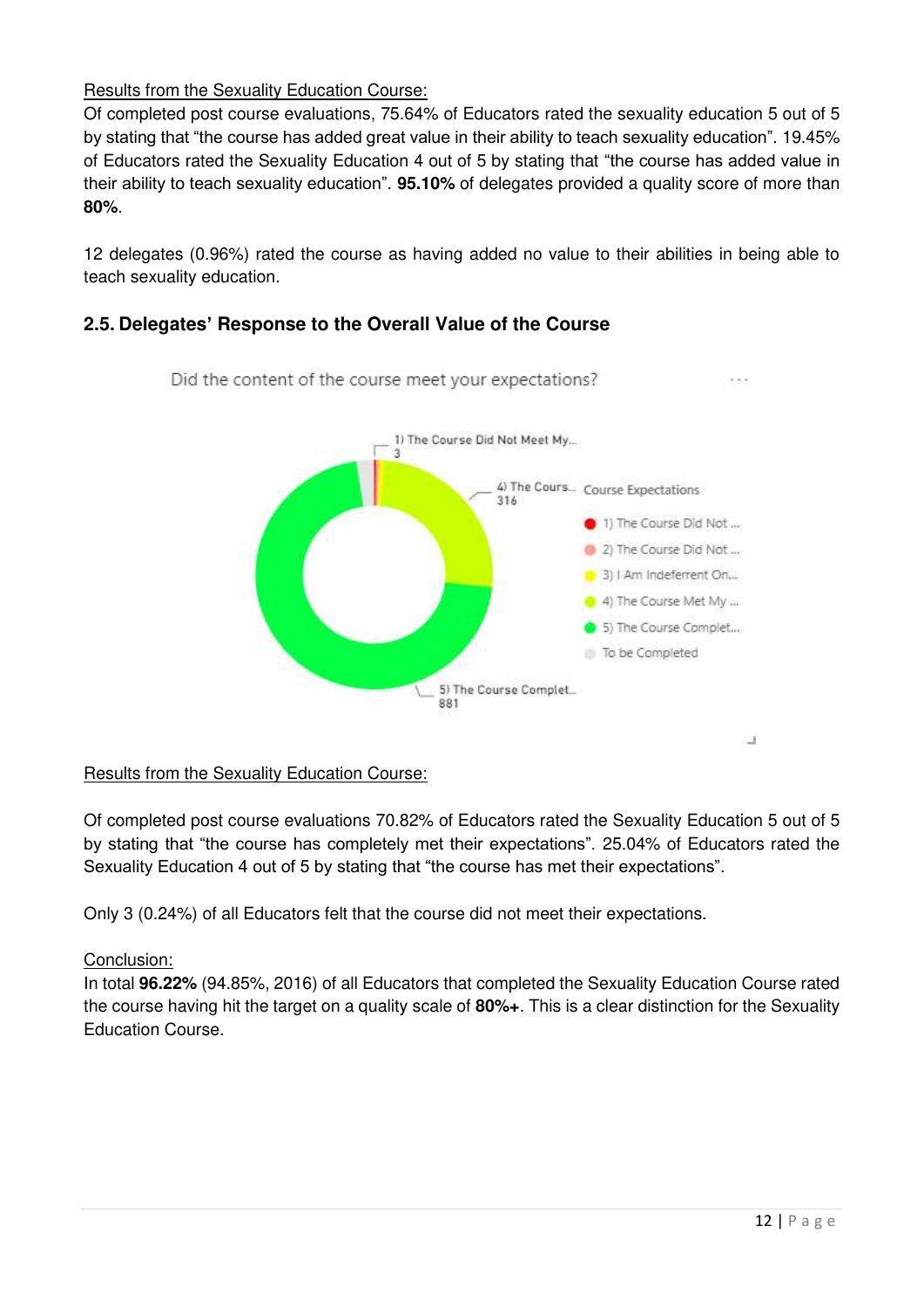## <span id="page-12-0"></span>**2.6. Delegates' Response to Online Education**



Would you like to see more courses like these being offered online?

#### Initial Expectations:

An initial concern for providing this course as an online solution was whether the delegates would have sufficient computer literacy skills to complete the training and whether the use of IT for educational purposes in Africa would act as a deterrent in the completion of the course.

#### Results from the Sexuality Education Course:

Of the completed post course evaluations, **98.89%** of Educators stated that they would like to see more courses being offered online.

#### Conclusion:

In total **98.89%** of all Educators that completed the CSE course, rated the TRISCOMS™ online education platform full marks and expressed interest in receiving more education through online channels. The response in favor of ICT provides significant support of the offering of online education in Africa. What is even more assuring being that even though the primary objective of this course was to increase the knowledge of educators on Sexuality Education, the course also increased the knowledge of **96.49%** of delegates on the use of information technology, as can be seen from the questionnaire response below. This course has evidently empowered educators in more ways than one.

The benefits of empowering educators on the use of information technology is unquantifiable. We hope that by having helped educators better understand and use tools like web browsers and search engines, these educators will now further use their new skills to obtain additional content for the development of lesson plans.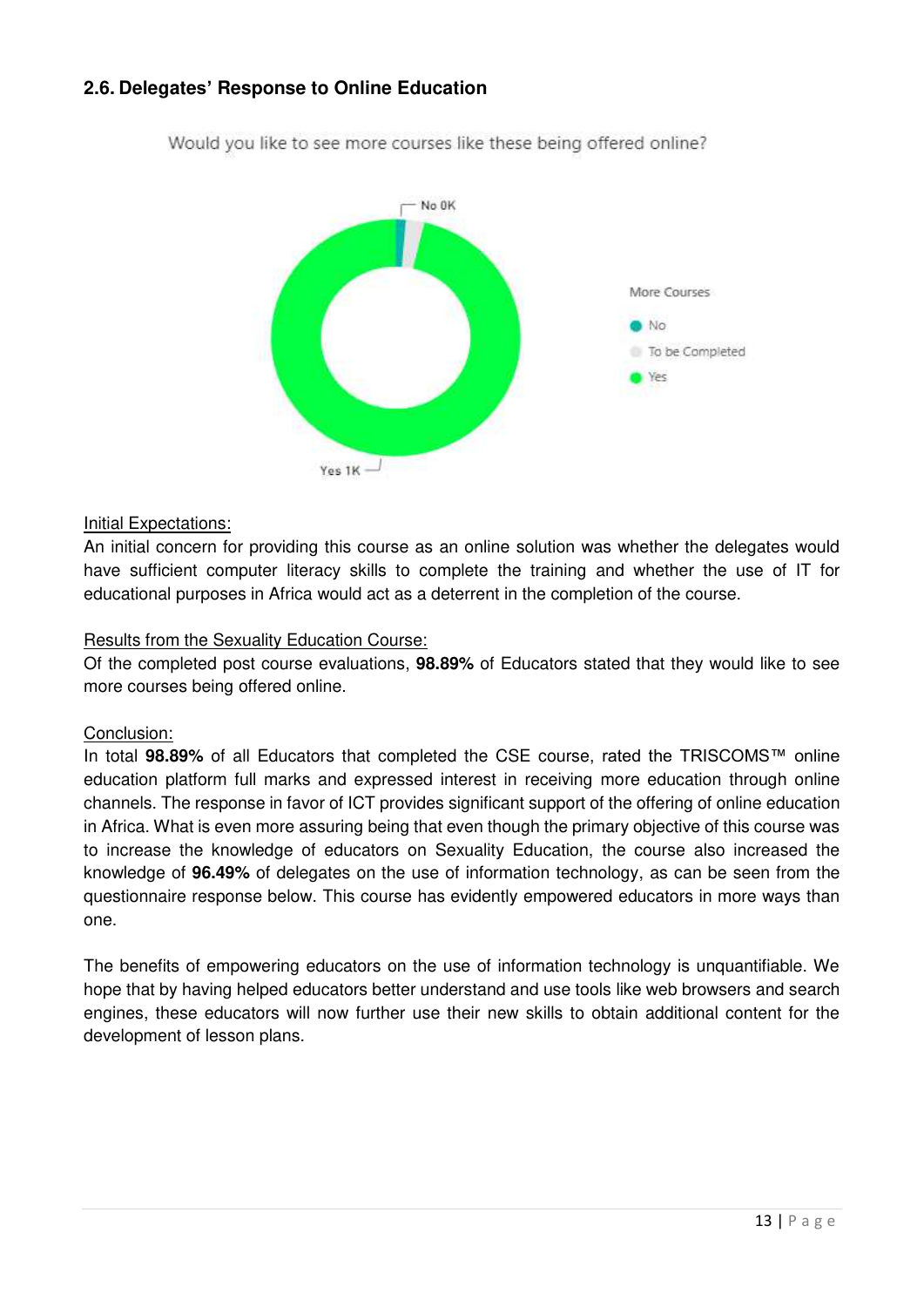Has this online course bettered your knowledge of computer usage and ...



# <span id="page-13-0"></span>**3. Key Lessons Learnt**

- **Course coordination:** The involvement of the GIZ team as course coordinators and nomination of participants through the government has provided momentum and motivation for participants to complete the course as they feel accountable to their line Ministries.
- **Conducting face to face sessions:** Before the course commences it's important to conduct face to face workshops that can provide the rationale and overview for the course. This acts as a motivator for participants to undertake the course.
- **Course demand:** The demand for the course is increasing and it has attracted other educators who may not be in-class Educators but also play a critical role in curriculum supervision and implementation at country level. Among these include school inspectors, education standards officers, curriculum developers and assessment officers. Funds permitting the course will be scaled up to all other 21 countries in the ESA region.
- **Course retention rates:** For successful course retention rates, rigorous follow up and support supervision are need to support the trainees who are undertaking the course through a self-paced mode of delivery, especially for countries that have adopted the distance learning mode of delivery.
- **IT support:** Much as FPD/MPC have been providing remote support for IT and for participant enrollment on the course; onsite and timely support for IT personnel is critical to handle IT challenges that course participants are faced with.
- **IT infrastructure challenges:** Several variations in ICT infrastructure are being noted at country level. Many Educators do not have personal computers and have ended up trying to access the course using their cell phones. Strategies are being put in place hire some computers that can be used for the course or as well boost the internet bandwidth.
- **Regional support:** The involvement of the UN and GIZ Team at both regional and National Levels has played a critical role towards supporting countries to commence the course.

## **Way forward**

Capitalize on the growth and success of the program during 2017.